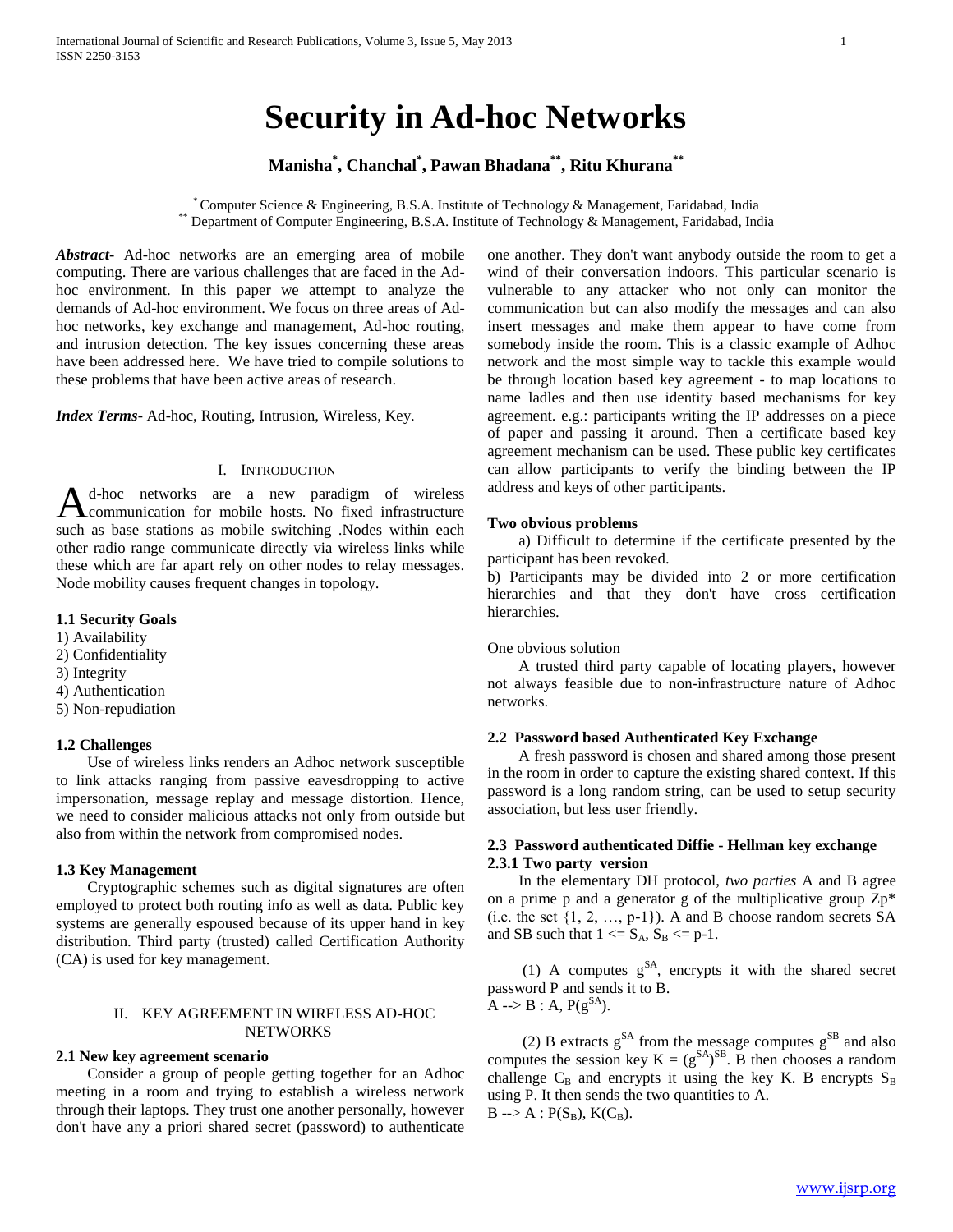(3) A extracts  $S_B$  from  $P(S_B)$  and computes the key K =  $(g^{SA})^{SB}$ . It then extracts C<sub>B</sub> by decrypting K(C<sub>B</sub>). A then generates challenge (random)  $C_A$ , encrypts both  $C_A$  and  $C_B$  with K and sends it to B.  $A \rightarrow B : K(C_A, C_B).$ 

 (4) This message(3) convinces B that A was able to decrypt the message in (2) correctly. B then encrypts  $C_A$  using K and sends it to A.  $B \rightarrow A : K(C_A)$ .

A decrypts the message to see if the plaintext is indeed  $C_A$ . This would convince A that B knew K. This would in turn convince A that B knew P.

#### **2.3.2 Multi-party version**

There are let's just say n players  $M_1$ ,  $M_2$ , ...,  $M_n$  who all share a password P, each generating a random quantity Si which is its contribution to the eventual session key  $K = g^{S1S_2} - S^{n-1Sn}$ .

# III. SECURE ROUTING IN AD-HOC NETWORKS

# **3.1 Problems associated with Ad-hoc routing 3.1.1 Infrastructure**

 An Ad-hoc network is an infrastructure less network. Unlike traditional networks there is no pre-deployed infrastructure such as centrally administered routers or strict policy for supporting end-to-end routing



#### **3.1.2 Frequent changes in network topology**

 Ad-hoc networks contain nodes that may frequently change their locations. Hence the topology in these networks is highly dynamic. This results in frequently changing neighbors on whom a node relies for routing.

#### **3.1.3 Problems associated with wireless communication**

 As the communication is through wireless medium, it is possible for any intruder to tap the communication easily. Routing protocols should be well adopted to handle such problems.

# **3.1.4 Problems with existing Ad-hoc routing protocols**

3.1.4.1 Implicit trust relationship between neighbors

 Current Ad-hoc routing protocols inherently trust all participants. Most Ad-hoc routing protocols are cooperative by nature and depend on neighboring nodes to route packets. This naive trust model allows malicious nodes to paralyze an Ad-hoc network by inserting erroneous routing updates, replaying old messages, changing routing updates or advertising incorrect

routing information. While these attacks are possible in fixed network as well, the Ad-hoc environment magnifies this makes detection difficult.

#### 3.1.4.2 Throughput

 Ad-hoc networks maximize total network throughput by using all available nodes for routing and forwarding. However a node may misbehave by agreeing to forward packets and then failing to do so, because it is overloaded, selfish, malicious or broken. Misbehaving nodes can be a significant problem.

## 3.1.4.3 Attacks using modification of protocol fields of messages

 Current routing protocols assume that nodes do not alter the protocol fields of messages passed among nodes. Routing protocol packets carry important control information that governs the behavior of data transmission in Ad-hoc networks. Since the level of trust in a traditional Ad-hoc network cannot be measured or enforced, enemy nodes or compromised nodes may participate directly in the route discovery and may intercept and filter routing protocol packets to disrupt communication. Malicious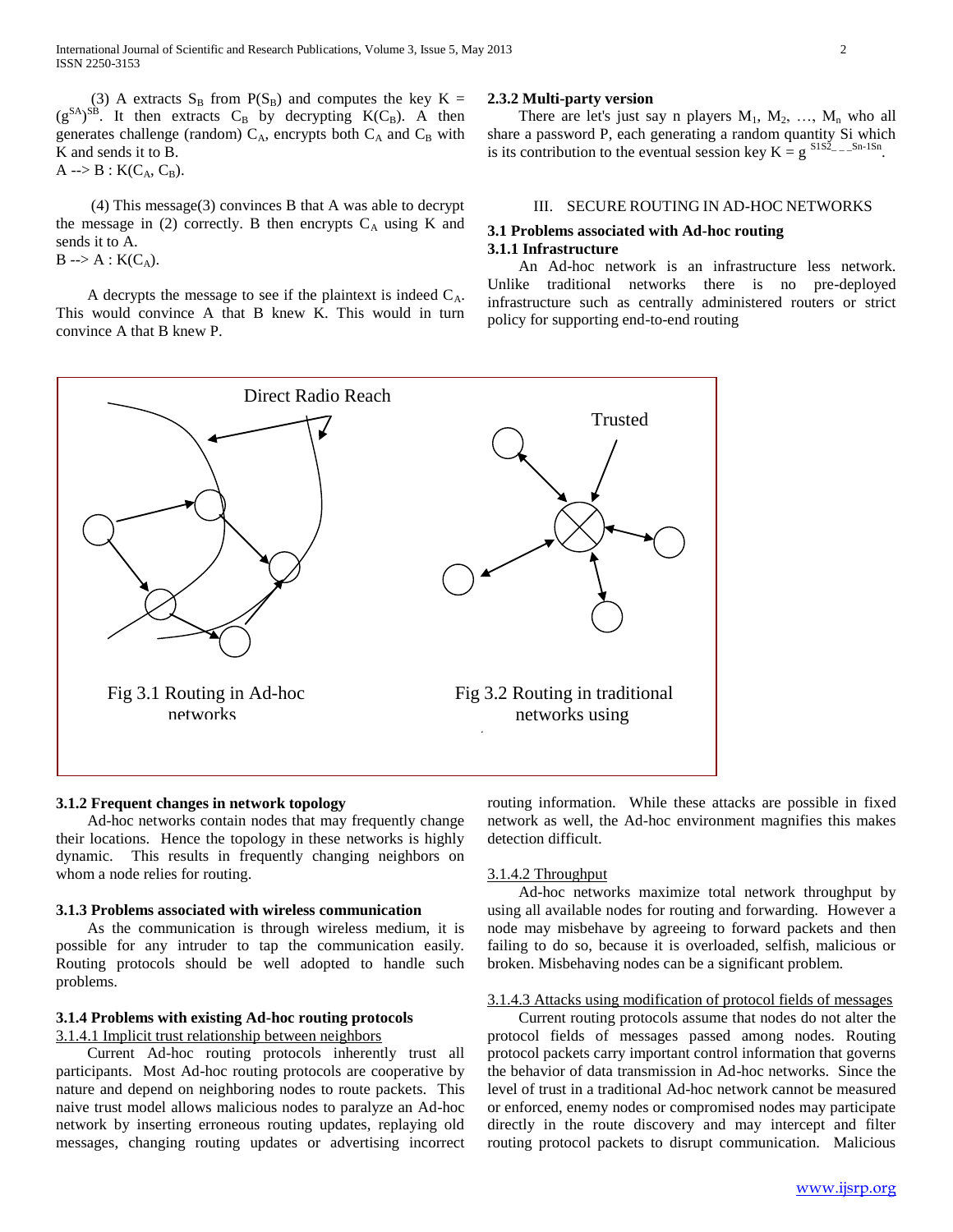nodes can easily cause redirection of network traffic and DOS attacks by simply altering these fields.

# **3.1.5 Attacks using impersonation**

 Current Ad-hoc routing protocols do not authenticate source IP address. A malicious node can launch many attacks by altering its MAC or IP address. Both AODV and DSR are susceptible to this attack.

#### **3.1.6 Attacks using fabrication**

 Generation of false routing messages is termed as fabrication messages. Such attacks are difficult to detect.

#### **3.1.7 No way to detect and isolate misbehaving nodes**

 misbehaving nodes can affect network throughput adversely in worst-case scenarios. The existing Ad-hoc routing protocols do not include any mechanism to identify misbehaving nodes.

#### **3.1.8 Easily leak information about network topology**

 Ad-hoc routing protocols like AODV and DSR carry routes discovery packets in clear text. These packets contain the routes to be followed by a packet. By analyzing these packets any intruder can find out the structure of the network.

## **3.1.9 Lack of self-stabilization property**

 Routing protocols should be able to recover from an attack in finite time. An intruder should not be able to permanently disable a network by injecting a smaller number of mal-informed routing packets

#### **3.2 Solutions to problems in Ad-hoc-routing**

# **3.2.1 Using pre-deployed security infrastructure**

 Here we assume existence of certain amount of security infrastructure. The type of Ad-hoc environment that we are dealing with here is called managed-open environment.

#### **Assumptions**

 A managed-open environment assumes that there is opportunity for pre-deployment. Nodes wishing to communicate can exchange initialization parameters before hand, perhaps within the security of an infrastructured network where session keys may be exchanged or through a trusted third party like a certification authority.

#### **ARAN protocol in managed-open environment**

 ARAN or Authenticated Routing for Ad-hoc Networks detects and protects against malicious actions by third parties and peers in Ad-hoc environment. ARAN introduces authentication, message integrity and non-repudiation to an Ad-hoc environment.

 ARAN is composed of two distinct stages. The first stage is simple and requires little extra work from peers beyond traditional ad hoc protocols. Nodes that perform the optional second stage increase the security of their route, but incur additional cost for their ad hoc peers who may not comply (e.g., if they are low on battery resources).

 ARAN makes use of cryptographic certificates for the purposes of authentication and non-repudiation.

# **Route Maintenance**

 ARAN is an on-demand protocol. Nodes keep track of whether routes are active. When no traffic has occurred on an existing route for that route's lifetime, the route is simply deactivated in the route table. Data received on an inactive route causes nodes to generate an Error (ERR) message that travels the reverse path towards the source. Nodes also use ERR messages to report links in active routes that are broken due to node movement. All ERR message must be signed.

#### **Key revocation**

 ARAN attempts a best effort key revocation that is backed up with limited time certificates. In the event that a certificate needs to be revoked, the trusted certificate server, T, sends a broadcast message to the ad hoc group that announces the revocation.

## **3.2.2 Concealing Network topology or structure 1) Using independent Security Agents (SA)**

 This method is called the Non-disclosure method (NDM). In NDM a number of independent security agents (SA) are distributed over the network. Each of these agents  $SA<sub>i</sub>$  owns a pair of asymmetric cryptographic keys  $K_{SAi}$  and  $K_{SAi}$ . Sender s wishes to transmit a message M to receiver R without disclosing his location. S sends the message using a number of SAs:  $SA_1 \rightarrow$  $SA_2 \rightarrow ... \rightarrow SA_N \rightarrow R$ . The message is encapsulated N times using the public keys  $K_{SAI}$ ... $K_{SAn}$ 

 To deliver the packet, S sends it to the first security agent  $SA<sub>1</sub>$  which decrypts the outer most encapsulation and forwards the packet to the next agent. Each SA knows only the address of the previous and the next hop. The last agent finally decrypts the message and forwards it to R. It introduces a large amount of overhead and hence is not preferred for routing.

#### **2) Zone Routing Protocol (ZRP)**

 It is a hierarchical protocol where the network is divided in to zones. The zones operate independently from each other. ZRP involves two separate routing protocols.

Such a hierarchical routing structure is favorable with respect to security since a well designed algorithm should be able to contain certain problems to small portion of the hierarchy leaving other portions unaffected.

# **3.2.3. Installing extra facilities in the network to mitigate routing misbehavior**

 Misbehaving nodes can reduce network throughput and result in poor robustness. Sergio Marti Et al propose a technique to identify and isolate such nodes by installing a watchdog and a pathrater in the Ad-hoc network on each node.

#### **Assumptions**

 It is assumed that the wireless links are bi-directional. Most MAC layer protocols require this. It also assumes support for promiscuous mode of operation for the nodes. This helps the nodes supervise each other operation. The third assumption is that the underlying Ad-hoc routing protocol is DSR. It is possible to extend the mechanism to other routing protocols as well.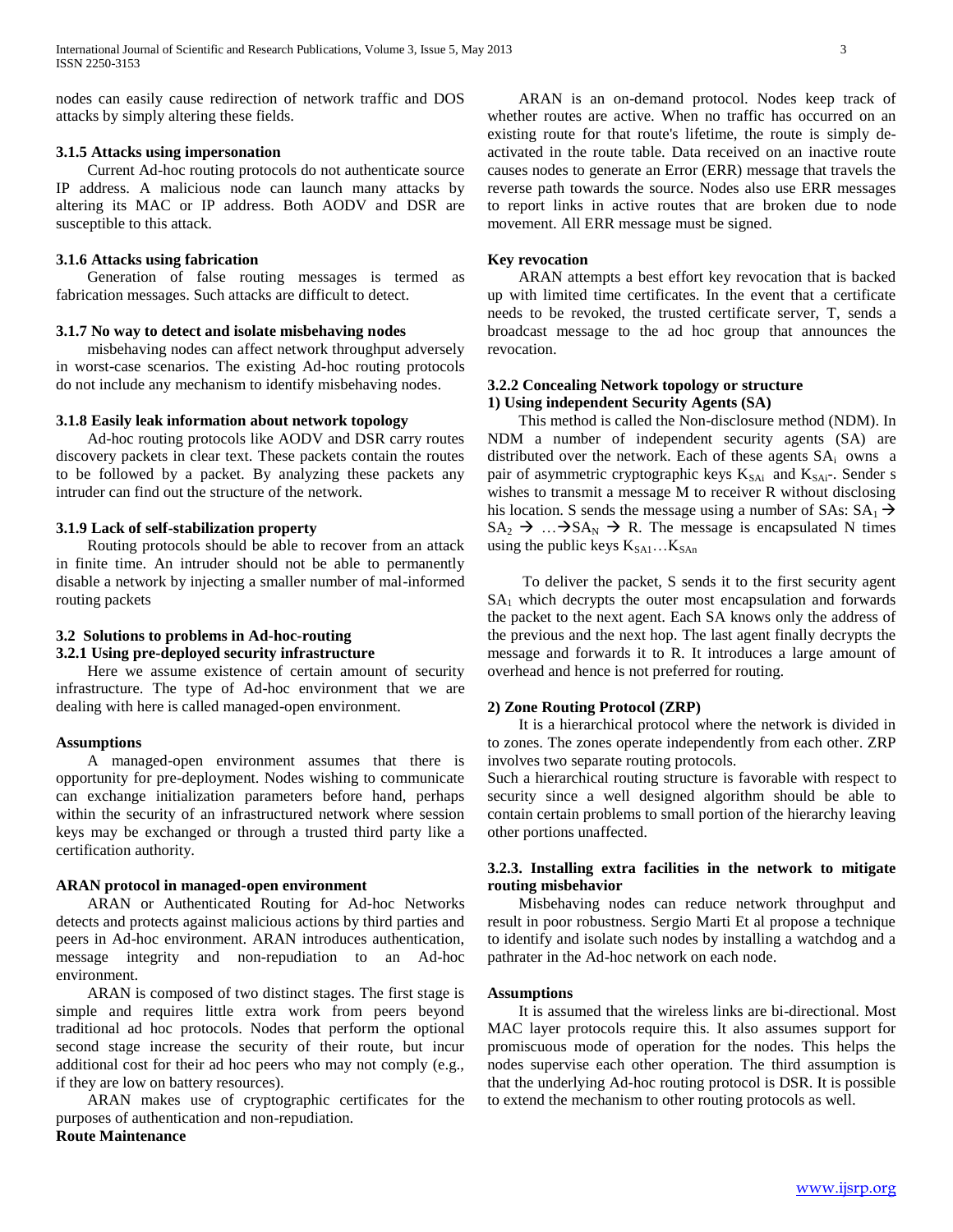#### **Mechanism**

 The watchdog identifies misbehaving nodes, while the pathrater avoids routing packets through these nodes. When a node forwards a packet, the node's watchdog verifies that the next node in the path also forwards the packet. The watchdog does this by listening promiscuously to the next node's transmissions. If the next node does not forward the packet, then it is misbehaving. The pathrater uses this knowledge of misbehaving nodes to choose the network path that is most likely to deliver packets.

#### **3.2.4 Security-Aware Ad-hoc Routing (SAR)**

 It makes use of trust levels (security attributes assigned to nodes) to make informed, secure routing decision. Current routing protocols discover the shortest path between two nodes. But SAR can discover a path with desired security attributes (E.g. a path through nodes with a particular shared key).



3.2.5 Secure Routing Protocol

# **3.2.5 Secure Routing Protocol Assumptions**

 A Security Association (SA) exists between the source node (S) and destination node (T). The SA would be established by

any of group key exchange schemes. However the exists of SAs with any of the intermediate nodes is unnecessary.

# Working

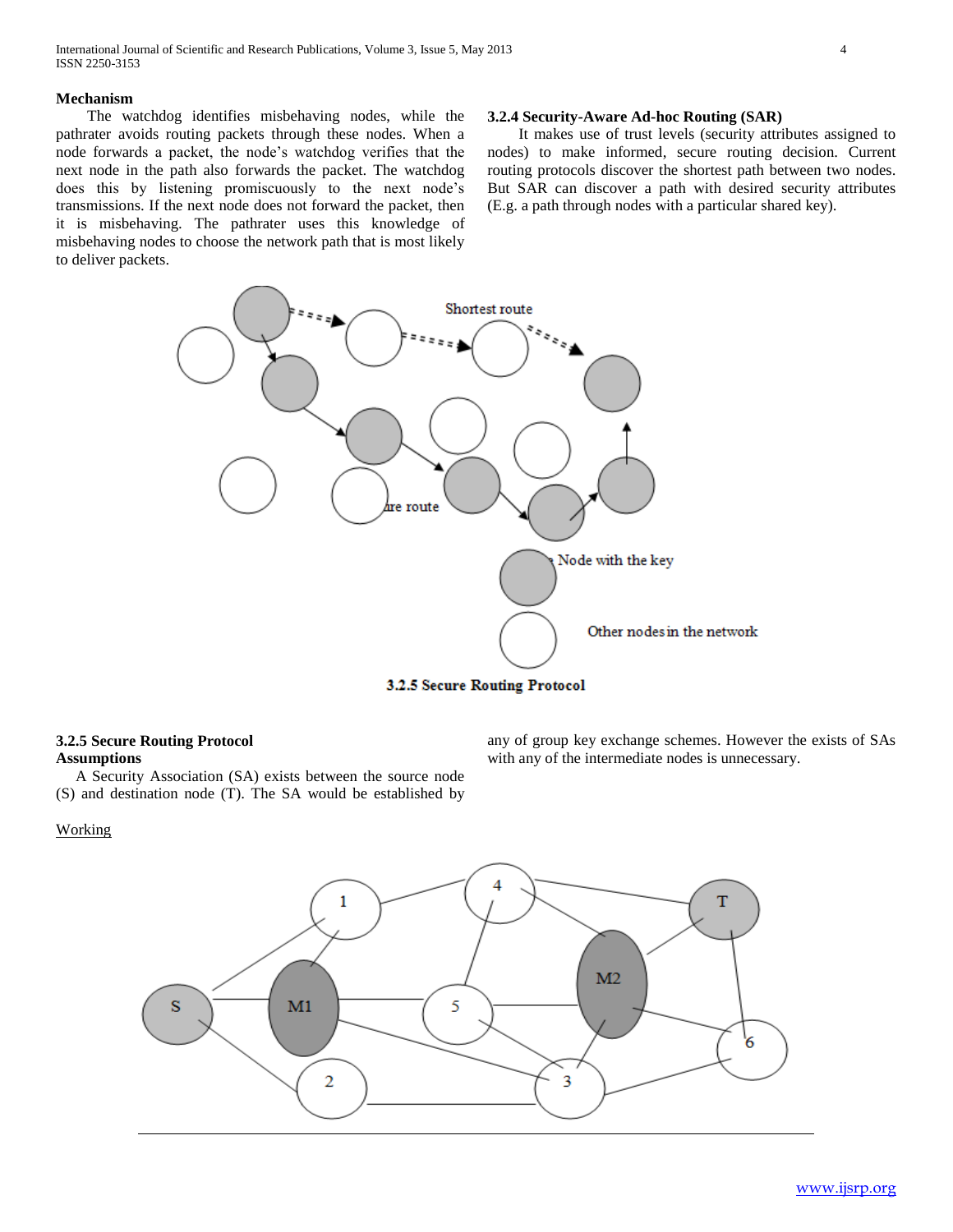The source node (S) initiates the route discovery by constructing a route request packet. The route request packet is identified by a random query identifier (rnd#) and a sequence number (sq#). We assumed that a security association (a shared key  $K_{ST}$ ) is established between source (S) and destination (T).

 S constructs a Message Authentication Code (MAC) which is a hash of source, destination, random query identifier, sequence number and  $K<sub>ST</sub>$ 

i.e. MAC = h(S, T, rnd#, sq#,  $K_{ST}$ ). In addition the identifier (IP addresses) of the traversed intermediate nodes are accumulated in the route request packet.

 Intermediate nodes relay route requests. The intermediate nodes also maintain a limited amount of state information regarding relayed queries (by storing their random sequence number), so that previously seen route requests are discarded.

 More than one route request packet reaches the destination through different routes. The destination T calculates a MAC covering the route reply contents and then returns the packet to S over the reverse route accumulated in the respective request packet. The destination responds to one or more route request packets to provide the source with an as diverse topology picture as possible.

#### IV. INTRUSION DETECTION IN WIRELESS AD-HOC NETWORKS

 Each node within the network has its own individual IDS agent and these agents run independently and monitor user and system activities as well as communication activities within the radio range. If an anomaly is detected in the local data or if the evidence is inconclusive, IDS agents on the neighboring nodes will cooperatively participate in a global intrusion detection scheme. These individual IDS agents constitute the IDS system to protect the wireless ad-hoc network.

A majority based Intrusion Detection Algorithm can include following steps :

- 1) The node sends to its neighboring node an "intrusion state request".
- 2) Each node , including the one which initiates this algorithm then propagates the state information, indicating the likelihood of an intrusion to its immediate neighbors.
- 3) Each node then determines whether the majority of the received reports point towards an intrusion, if yes then it concludes that the network is under attack.
- 4) Any node which detects an intrusion to the network can then initiate the remedial/response procedure.

# **4.5 Anomaly detection in wireless ad-hoc networks**

# **4.5.1 Detecting Abnormal Updates to Routing Tables**

 A legitimate change in the routing table is caused by physical motion of the nodes or changes in the membership of the network. For a node , it own movement and the change in its own routing table are the only data it can trust and hence we use it as a basis of the trace data. The physical movement is measured by distance , direction and velocity. The routing table change is measured by Percentage of changed routes (PCR), and the percentage changes in the sum of hops of all routes (PCH).

### **4.5.2 Detecting Anomalous activities in other layers**

 For MAC protocols , trace data could be in the form of total number of channel requests, the total number of nodes making those requests etc, for last s seconds.

 Similarly, at the Wireless Application layer can use service as the class and can contain following features – for the past s seconds, the total number of requests to the same service, total number of services requested, the average duration of service, the number of nodes that requested service, the total number of service errors etc